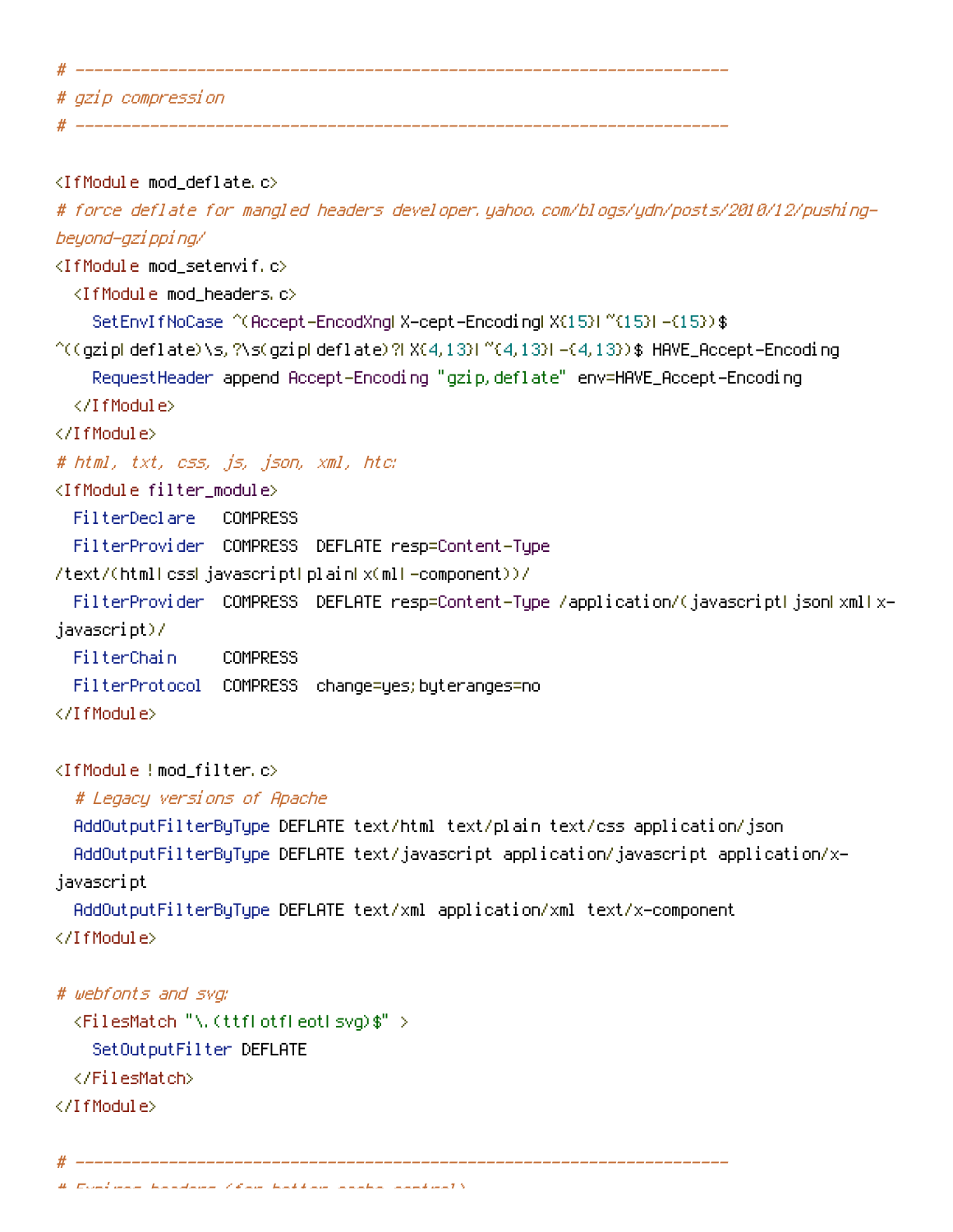# ----------------------------------------------------------------------

| # these are pretty far-future expires headers<br># they assume you control versioning with cachebusting query params like<br># <script src="application.js?20100608"></script> |
|--------------------------------------------------------------------------------------------------------------------------------------------------------------------------------|
|--------------------------------------------------------------------------------------------------------------------------------------------------------------------------------|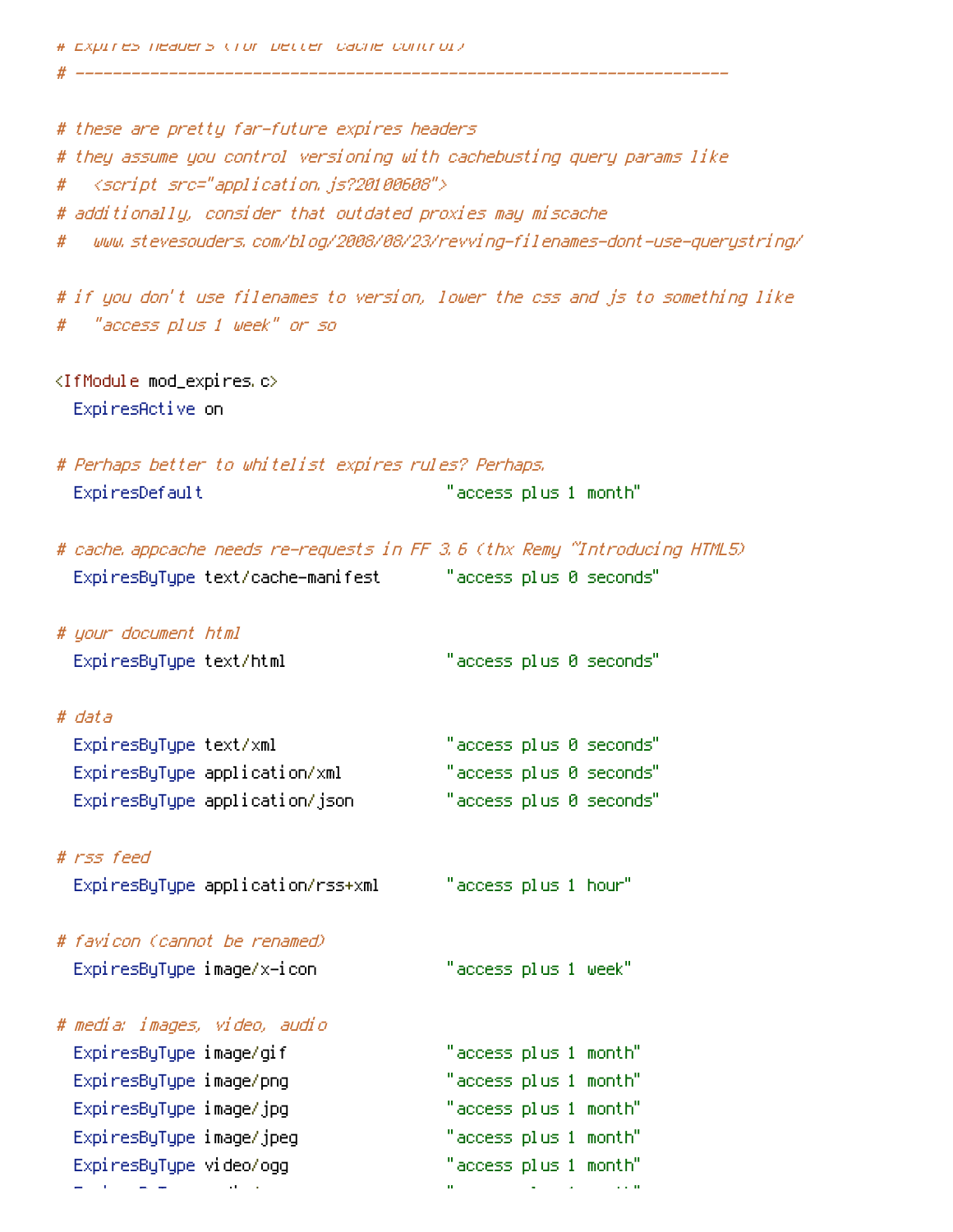| Expi resByType audio/ogg                                          | "access plus 1 month"  |
|-------------------------------------------------------------------|------------------------|
| ExpiresByType video/mp4                                           | "access plus 1 month"  |
| ExpiresByType video/webm                                          | "access plus 1 month"  |
| # htc files (css3pie)                                             |                        |
| ExpiresByType text/x-component                                    | "access plus 1 month"  |
| # webfonts                                                        |                        |
| ExpiresByType font/truetype                                       | "access plus 1 month"  |
| ExpiresByType font/opentype                                       | "access plus 1 month"  |
| ExpiresByType application/x-font-woff "access plus 1 month"       |                        |
| ExpiresByType image/svg+xml                                       | "access plus 1 month"  |
| ExpiresByType application/vnd.ms-fontobject "access plus 1 month" |                        |
|                                                                   |                        |
| # css and javascript                                              |                        |
| ExpiresByType text/css                                            | "access plus 2 months" |
| ExpiresByType application/javascript                              | "access plus 2 months" |
| ExpiresByType text/javascript                                     | "access plus 2 months" |
| <ifmodule mod_headers.c=""></ifmodule>                            |                        |
| Header append Cache-Control "public"                              |                        |
|                                                                   |                        |
|                                                                   |                        |
|                                                                   |                        |
|                                                                   |                        |
|                                                                   |                        |
| # ETag removal                                                    |                        |
|                                                                   |                        |
| # Since we're sending far-future expires, we don't need ETags for |                        |
| # static content.                                                 |                        |

# developer.yahoo.com/performance/rules.html#etags

FileETag None

RedirectMatch 404 /\\.git(/|\$)

RewriteEngine on

# If you are in <sup>a</sup> sub folder of your web root you # might have to enable something like this: